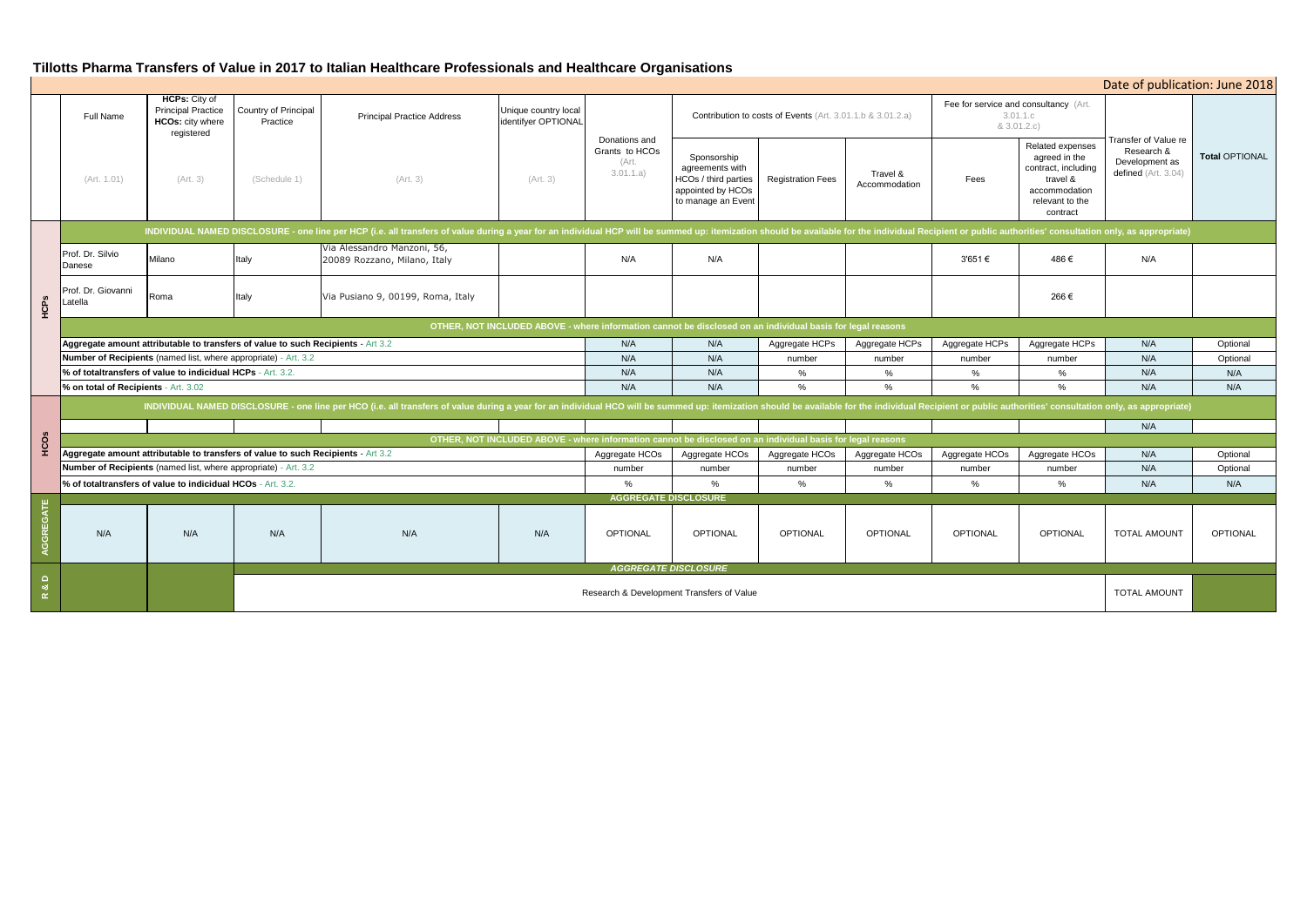

### **Methodological Notes**

# **Disclosure by Tillotts Pharma of payments to Italian healthcare professionals and healthcare organisations in 2017**

The Farmindustria Code on disclosure of transfers of value from companies to healthcare professionals and healthcare organisations mandates the public disclosure in 2018 of certain transfers of value made during 2017 to Italian healthcare professionals and healthcare organisations. The disclosure data will be published on the website of Tillotts Pharma, [www.tillotts.com.](http://www.tillotts.com/) The Farmindustria disclosure requirements are set forth in Section 5 of the Code of Conduct for the Pharmaceutical Industry.

The methodological notes below explain the data Tillotts Pharma has disclosed and how the data has been prepared, to assist the reader's understanding. Inclusion of this methodological note alongside the disclosure data is also mandated by Paragraph 5.10 of Section 5 to the Farmindustria Code.

#### *VAT*

VAT is excluded from all disclosures of transfer of value.

### *Currency*

All disclosures are made in Euros (€). Where the original payment was made in another currency, the sum was converted to Euros based on the average annual exchange rate published by the European Central bank (www.ecb.europa.eu).

### *Consolidated Disclosures of the Corporate Group and Cross-border Payments*

The disclosures represent the consolidated transfers of value made by the Tillotts Pharma corporate group in line with the EFPIA Disclosure Code's dictate that separate entities belonging to the same multinational company (which could be the parent company and subsidiary company) shall be deemed to constitute a single company. The 2017 disclosures represent payments by Tillotts Pharma AG.

### *Aggregated Data*

Where permission to disclose transfers of value has been refused by individual healthcare professionals, or where permission was granted but then later revoked, all transfers of value made to them are disclosed in an aggregated fashion.

### *Data included*

The data disclosed by Tillotts Pharma is consistent with the requirements of the Farmindustria Code. The data can be categorised as follows: